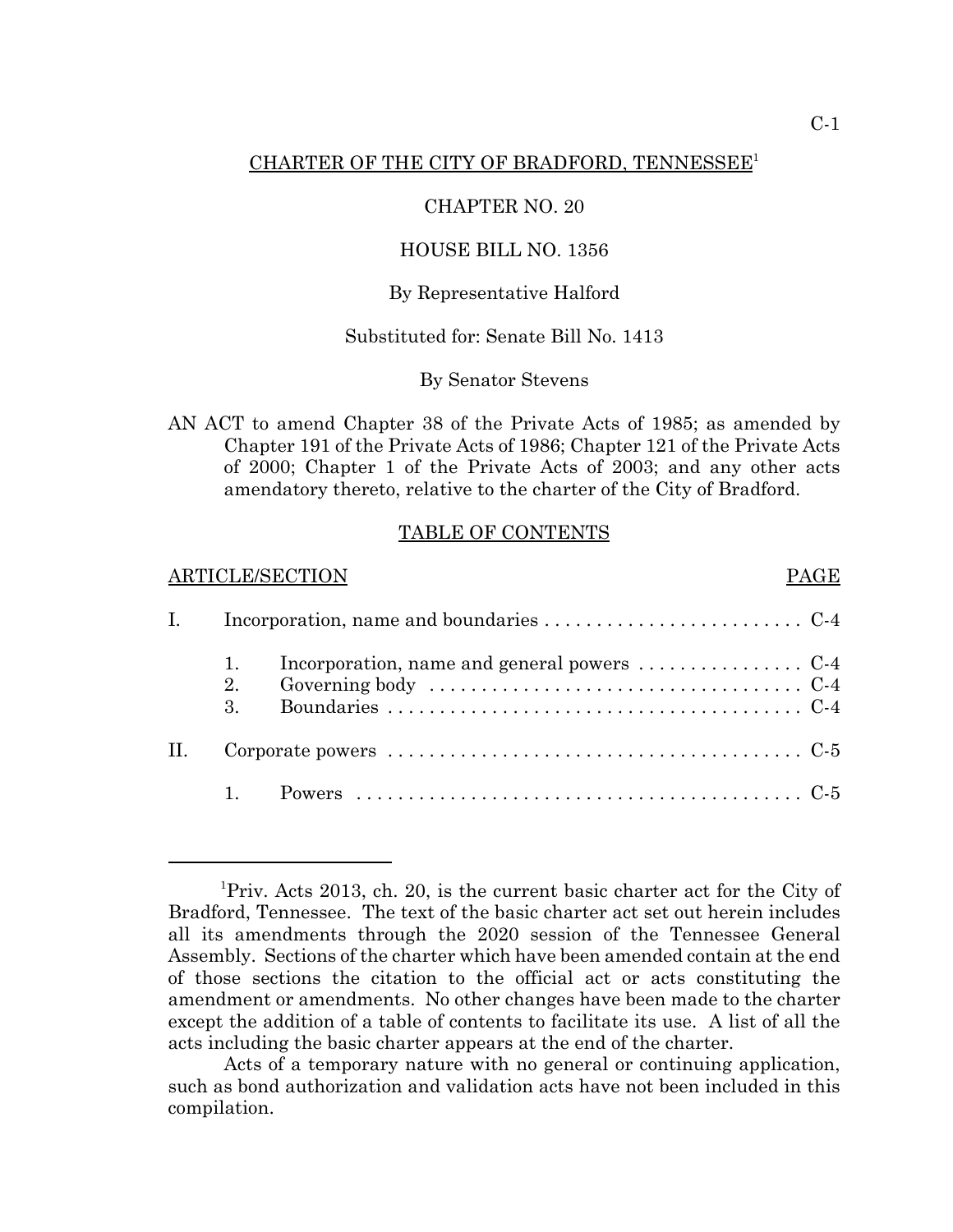# C-2

# ARTICLE/SECTION PAGE

|--|--|

| III.  |                                                                                                                                                                                                                                                                                                                                                                                                                                                                                                                 |  |  |  |
|-------|-----------------------------------------------------------------------------------------------------------------------------------------------------------------------------------------------------------------------------------------------------------------------------------------------------------------------------------------------------------------------------------------------------------------------------------------------------------------------------------------------------------------|--|--|--|
|       | Date of general city election $\dots \dots \dots \dots \dots \dots \dots \dots \dots$<br>1.<br>2.<br>3.                                                                                                                                                                                                                                                                                                                                                                                                         |  |  |  |
| IV.   |                                                                                                                                                                                                                                                                                                                                                                                                                                                                                                                 |  |  |  |
|       | Composition of board $\dots \dots \dots \dots \dots \dots \dots \dots \dots \dots \dots$<br>1.<br>2.<br>3.<br>Election of mayor and aldermen $\dots \dots \dots \dots \dots \dots \dots$<br>Restrictions on candidates and their supporters  C-8<br>4.<br>5.<br>6.<br>7.<br>8.<br>9.<br>Mayor's duties $\dots \dots \dots \dots \dots \dots \dots \dots \dots \dots \dots \dots \dots$<br>10.<br>11.<br>City legislation $\ldots \ldots \ldots \ldots \ldots \ldots \ldots \ldots \ldots \ldots \ldots$ C-10, v |  |  |  |
| V.    |                                                                                                                                                                                                                                                                                                                                                                                                                                                                                                                 |  |  |  |
|       | 1.<br>2.<br>3.<br>Duties of the recorder $\dots \dots \dots \dots \dots \dots \dots \dots \dots$ . C-11                                                                                                                                                                                                                                                                                                                                                                                                         |  |  |  |
| VI.   |                                                                                                                                                                                                                                                                                                                                                                                                                                                                                                                 |  |  |  |
|       | 1.                                                                                                                                                                                                                                                                                                                                                                                                                                                                                                              |  |  |  |
| VII.  |                                                                                                                                                                                                                                                                                                                                                                                                                                                                                                                 |  |  |  |
|       | 1.<br>Appointment of officers $\dots \dots \dots \dots \dots \dots \dots \dots \dots$ . C-12<br>Departments, offices, and agencies generally $\dots \dots \dots$ C-12<br>2.<br>3.<br>Direction and supervision of departments, offices,<br>or agencies $\dots \dots \dots \dots \dots \dots \dots \dots \dots \dots \dots$ . C-12<br>4.<br>5.                                                                                                                                                                   |  |  |  |
| VIII. |                                                                                                                                                                                                                                                                                                                                                                                                                                                                                                                 |  |  |  |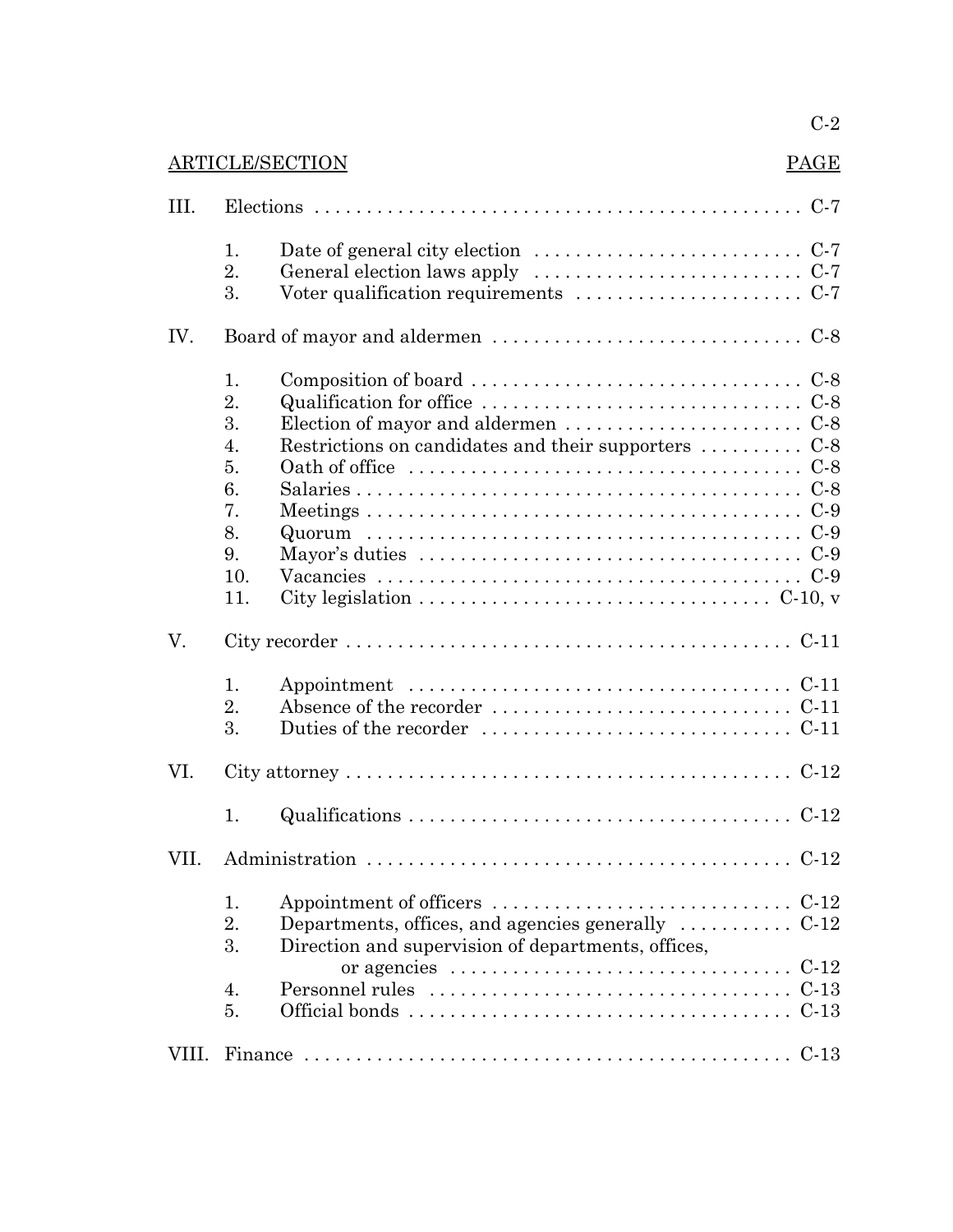# ARTICLE/SECTION PAGE

|     | 1.  | Fiscal year $\ldots \ldots \ldots \ldots \ldots \ldots \ldots \ldots \ldots \ldots \ldots \ldots$          |  |  |
|-----|-----|------------------------------------------------------------------------------------------------------------|--|--|
|     | 2.  | Annual departmental budgets required  C-13                                                                 |  |  |
|     | 3.  | Mayor required to prepare and submit annual budget                                                         |  |  |
|     |     |                                                                                                            |  |  |
|     | 4.  | Required content and organization of budget  C-13                                                          |  |  |
|     | 5.  | Amendments to budget $\dots\dots\dots\dots\dots\dots\dots\dots\dots\dots$                                  |  |  |
|     | 6.  |                                                                                                            |  |  |
|     | 7.  |                                                                                                            |  |  |
|     | 8.  |                                                                                                            |  |  |
|     | 9.  | Lapsing of appropriations $\dots \dots \dots \dots \dots \dots \dots \dots$ . C-14                         |  |  |
|     | 10. |                                                                                                            |  |  |
|     | 11. |                                                                                                            |  |  |
|     | 12. | Accounting records and audits $\dots \dots \dots \dots \dots \dots \dots$                                  |  |  |
|     | 13. | Competitive bidding and purchasing procedures $\dots \dots \dots$ C-15                                     |  |  |
| IX. |     |                                                                                                            |  |  |
|     | 1.  |                                                                                                            |  |  |
|     | 2.  | Tax levy $\dots \dots \dots \dots \dots \dots \dots \dots \dots \dots \dots \dots \dots \dots \dots \dots$ |  |  |
|     | 3.  | Due and delinquent dates; penalties and interest $C-15$                                                    |  |  |
|     | 4.  |                                                                                                            |  |  |
|     | 5.  |                                                                                                            |  |  |
|     | 6.  | Collection of delinquent personal property $\dots \dots \dots \dots$ C-16                                  |  |  |
| Х.  |     |                                                                                                            |  |  |
|     | 1.  | Appointment, oath, compensation, and restrictions on                                                       |  |  |
|     |     | office of city judge $\dots \dots \dots \dots \dots \dots \dots \dots \dots$ . C-16                        |  |  |
|     | 2.  | Absence or disability of city judge $\dots \dots \dots \dots \dots \dots$ . C-16                           |  |  |
|     | 3.  | Office of city judge may be provided by ordinance $\dots \dots$ C-16                                       |  |  |
|     | 4,  | Duties and powers of city judge $\dots \dots \dots \dots \dots \dots \dots$                                |  |  |
|     | 5.  | Imposition of bail, fines, costs, and sentences $\dots \dots \dots$ C-17                                   |  |  |
|     | 6.  | Maintenance of docket and other court rules  C-17                                                          |  |  |
|     | 7.  | City judge to be exclusive judge of law and facts $\dots \dots$ . C-17                                     |  |  |
|     | 8.  |                                                                                                            |  |  |
| XI. |     |                                                                                                            |  |  |
|     | 1.  |                                                                                                            |  |  |
|     | 2.  |                                                                                                            |  |  |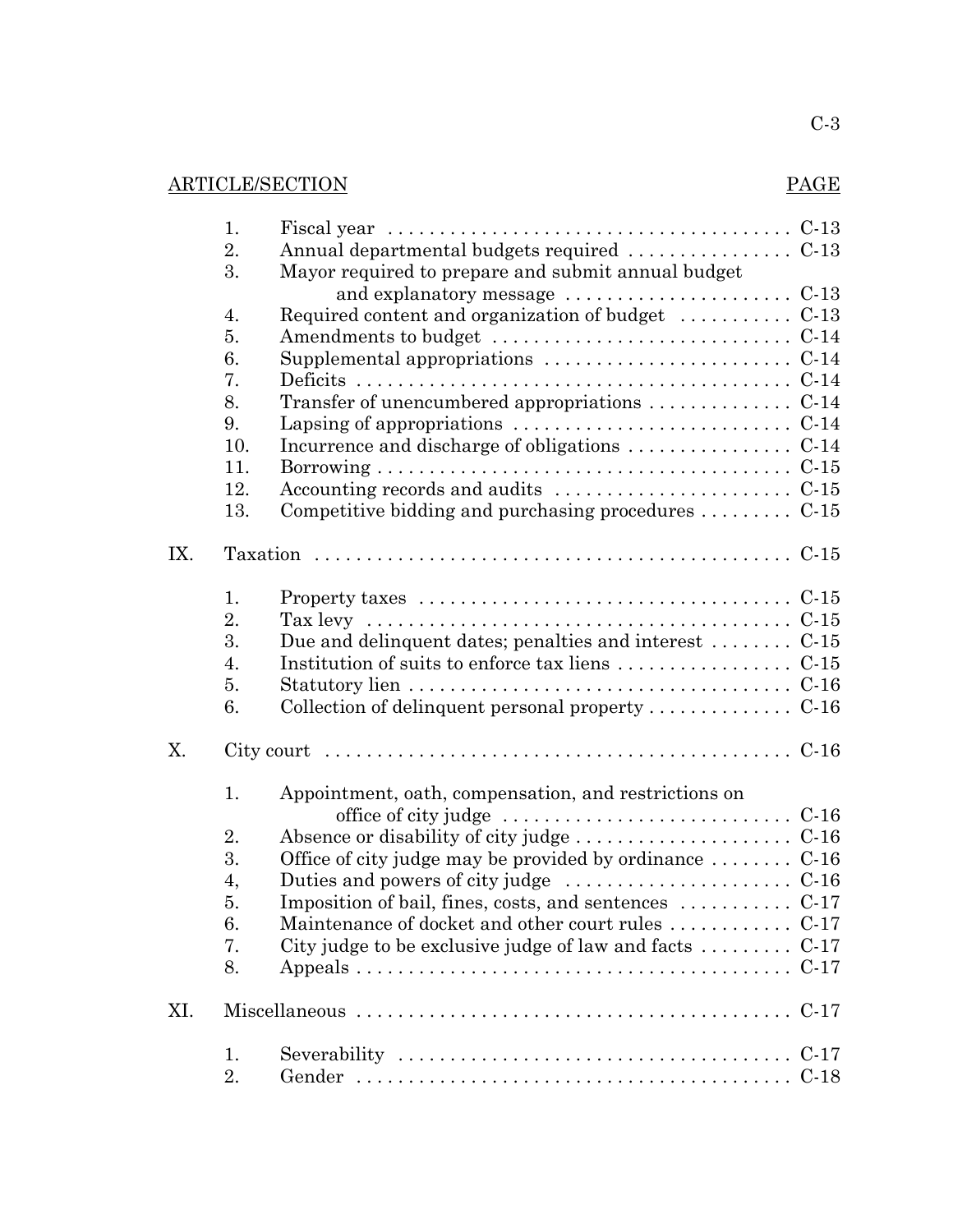|  | ARTICLE/SECTION                                       | <b>PAGE</b> |
|--|-------------------------------------------------------|-------------|
|  | 3. The corporate existence of the City of Bradford is |             |
|  |                                                       |             |
|  | LOWER BY WILD CHAIRDLE LOOPLIBITY OF WILD OWLER OF    |             |

# BE IT ENACTED BY THE GENERAL ASSEMBLY OF THE STATE OF TENNESSEE:

SECTION 1. Chapter 38 of the Private Acts of 1985; as amended by Chapter 191 of the Private Acts of 1986; Chapter 121 of the Private Acts of 2000; Chapter 1 of the Private Acts of 2003; and any other acts amendatory thereto, is amended by deleting the charter in its entirety and by substituting instead the following new language:

# ARTICLE I

## INCORPORATION, NAME AND BOUNDARIES

Section 1. Incorporation, Name, and General Powers. The City of Bradford, in Gibson County, Tennessee, and the inhabitants thereof, are hereby constituted a body politic and corporate by the style and name of "City of Bradford", and shall have perpetual succession; and by this corporate name and style may sue and be sued, plead and implead, contract and be contracted with, grant, receive; purchase·, arid hold real estate, mixed property and personal property, or dispose of same for the benefit of said city; and shall have and use a corporate or official seal.

Section 2. Governing Body. The governing body of the City of Bradford as elected by the voters of the city shall consist of a Mayor and six (6) Aldermen in whom shall be vested all legislative powers outlined in this Charter and the Statutes of the State of Tennessee. The governing body of the City of Bradford shall be known as the Board of Mayor and Aldermen.

Section 3. Boundaries. The boundaries of the City shall be those fixed by Chapter 182, Private Acts of 1913, all Acts amendatory thereof, and annexations made pursuant to general law.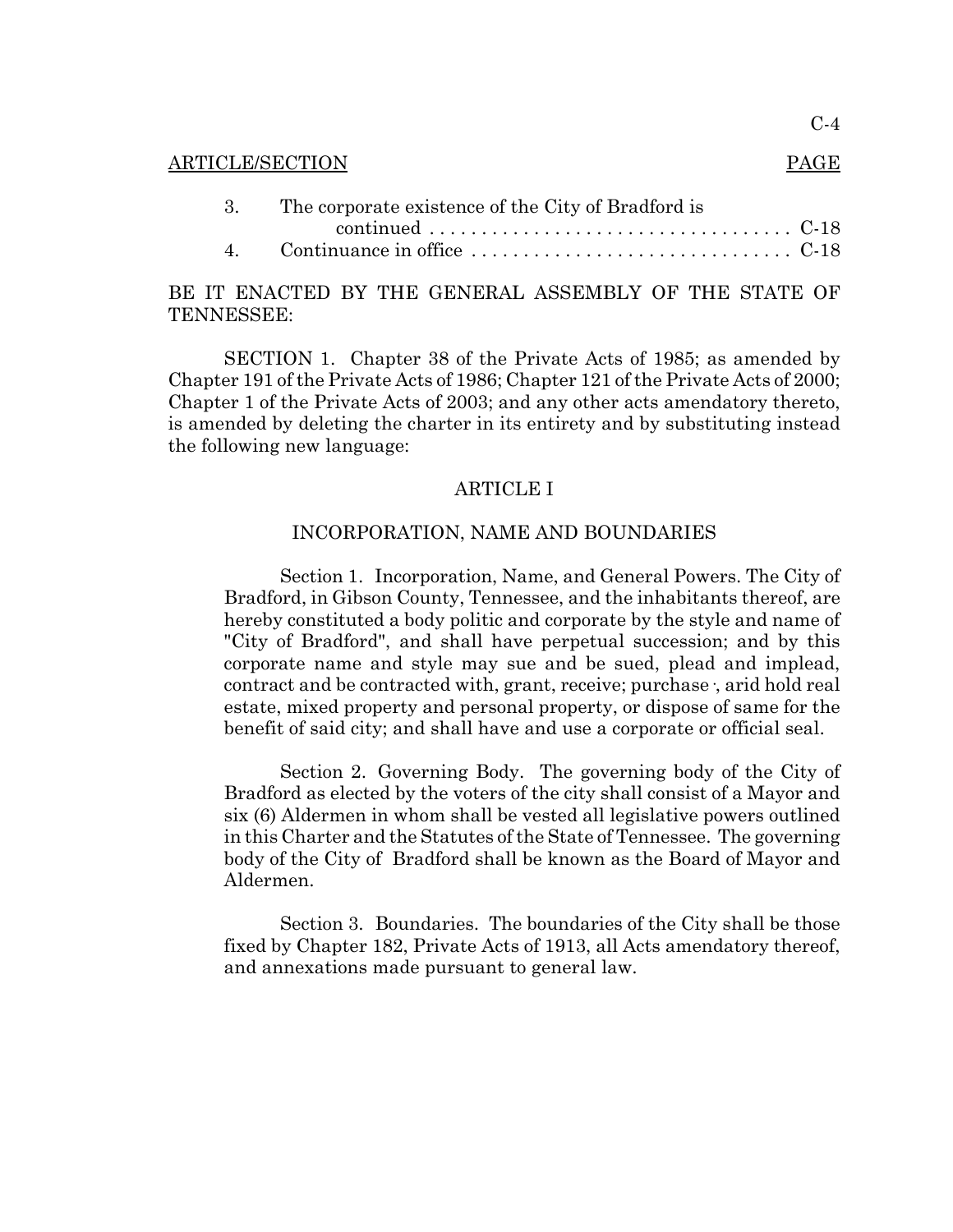#### ARTICLE II

#### CORPORATE POWERS

Section 1. Powers. The City shall have power:

(a) To assess property for taxation, and to levy and provide for the collection of taxes on all property subject to taxation.

(b) To levy and collect privilege taxes on businesses, privileges, occupations, trades and professions, and to levy and collect any other kind of tax not prohibited to cities by the Constitution or general law.

(c) To levy and collect registration fees on motor vehicles operated within the city. Such registration fees may be graduated according to the tonnage capacities, weight, or horsepower of motor vehicles.

(d) To appropriate and borrow money as authorized in this Charter, and to authorize the expenditure of money for any municipal purpose.

(e) To acquire land, including improvements thereon, easements, or limited property rights thereto, by purchase, gift, or condemnation, for public use by the city, to reserve industrial sites, to provide open spaces, to encourage proper development to the community, or for the general welfare of the community. Such acquisitions may be within or outside the city.

(f) To grant franchises or make contracts for public utilities and public services, not to exceed a period of twenty (20) years. Such franchises and contracts may provide rates, fares, charges, regulations, and standards and conditions of service, subject to regulation by the Tennessee Public Service Commission or other state or federal agency having jurisdiction in such matters.

(g) To provide for the acquisition, construction, building, operation and maintenance of: public ways, parks, public grounds, public buildings, sewers, drains, sewage treatment plants, water works, industrial sites and buildings; and facilities; and any other public improvements; inside our outside the city; and to regulate the use thereof; and for such purposes property may be either acquired or taken under applicable laws.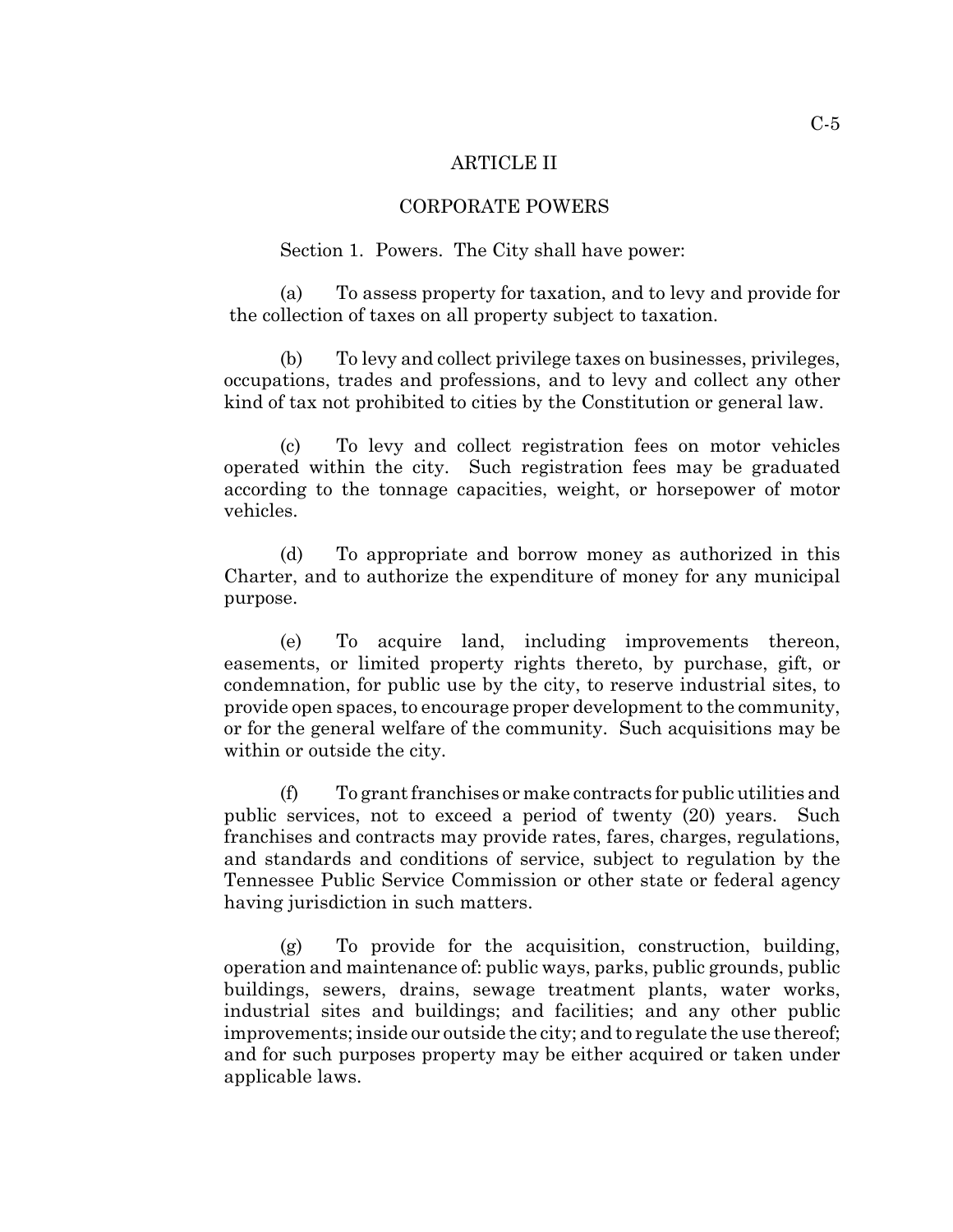(h) To require property owners to repair and maintain in a safe condition the sidewalks adjoining their lots or lands, including removal of snow, debris or other material.

(i) To make regulations to secure the general health of all inhabitants and to prevent, abate, and remove nuisances, including but not limited to old or dilapidated buildings which are so out of repair as to be unsafe, unsanitary, or unsightly. The city shall have the power to abate and remove nuisances at the expense of the owner or owners, and the expense, including fines, penalties, and interest shall be secured by lien upon the property for which the expenditure is made.

(j) To prescribe standards of health and sanitation and to provide for the inforcement of such standards.

(k) To provide for the collection and disposal of garbage, rubbish and refuse. Charges may be imposed to cover the costs of such service which, if unpaid, shall be collectible in the same manner as taxes or other debts.

(l) To define, regulate, and prohibit any act, practice, conduct, or use of property that would be detrimental, or likely to be detrimental, to the health, morals, safety, security, peace, or general welfare of inhabitants of the city.

(m) To establish minimum standards for and to regulate building construction and repair, electrical wiring and equipment, gas installations and equipment, fixed mechanical equipment, plumbing, and housing, for the health, sanitation, cleanliness, safety, and comfort of the inhabitants of the city, and to provide for the enforcement of such standards.

(n) To provide regulations establishing standards of weights and measures and to enforce compliance with such standards.

(o) To regulate and prohibit the keeping or running at large of animals and fowls, and to provide for the impoundment of same in violation of any ordinance or lawful order, and to provide for their disposition by sale, gift, or humane killing when not redeemed as provided by ordinance.

(p) To regulate and license vehicles operated for hire in the city, to limit the number of such vehicles, to license the operators thereof, to require public liability insurance on such vehicles, and to regulate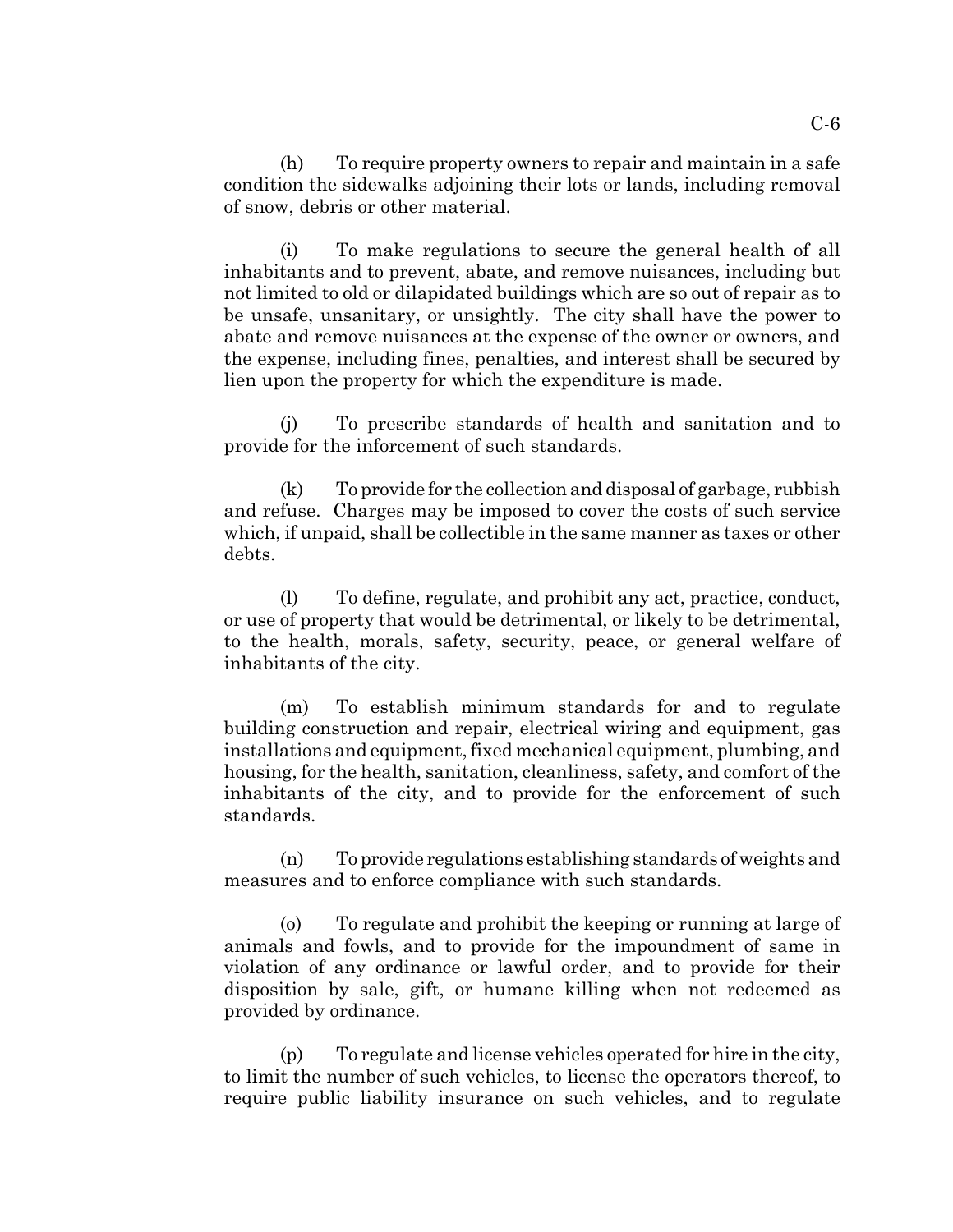parking spaces in public ways for the use of such vehicles.

(q) To provide that the violation of any ordinance, rule, regulation, or order shall be punishable by fine, penalty or forfeiture not to exceed fifty dollars (\$50.00) and costs.

(r) To plan for the orderly development of the community, including economic, physical, education and cultural aspects, and to institute programs to effectuate such plans.

(s) To exercise and have all other powers, functions, rights, privileges, and immunities granted by general law or necessary or desirable to promote or protect the safety, health, peace, security, good order, comfort, convenience, morals, and general welfare of the city and its inhabitants, and all implied powers necessary to carry into execution all powers granted in this Charter as fully and completely as if such powers were fully enumerated herein. No enumeration of particular powers in this Charter shall be held to be exclusive of others nor restrictive of general words and phrases granting powers, but shall be held in addition to such powers unless expressly prohibited to cities by the constitution or general laws of the state.

# ARTICLE III

### ELECTIONS

Section 1. Date of General City Election. A general City election shall be held on the first Tuesday after the first Monday in November of each even-numbered year.

Section 2. General Election Laws Apply. All elections shall be conducted by the Commissioners of Elections of Gibson County in accordance with the general election laws of the state and this Charter.

Section 3. Voter Qualification Requirements. Any person residing within the corporate limits, or any person not residing within the corporate limits but having owned real property within the corporate limits of the City of Bradford for a period of six (6) months prior to an election, shall be eligible to vote in City elections provided he is properly registered in accordance with the applicable laws of the State of Tennessee.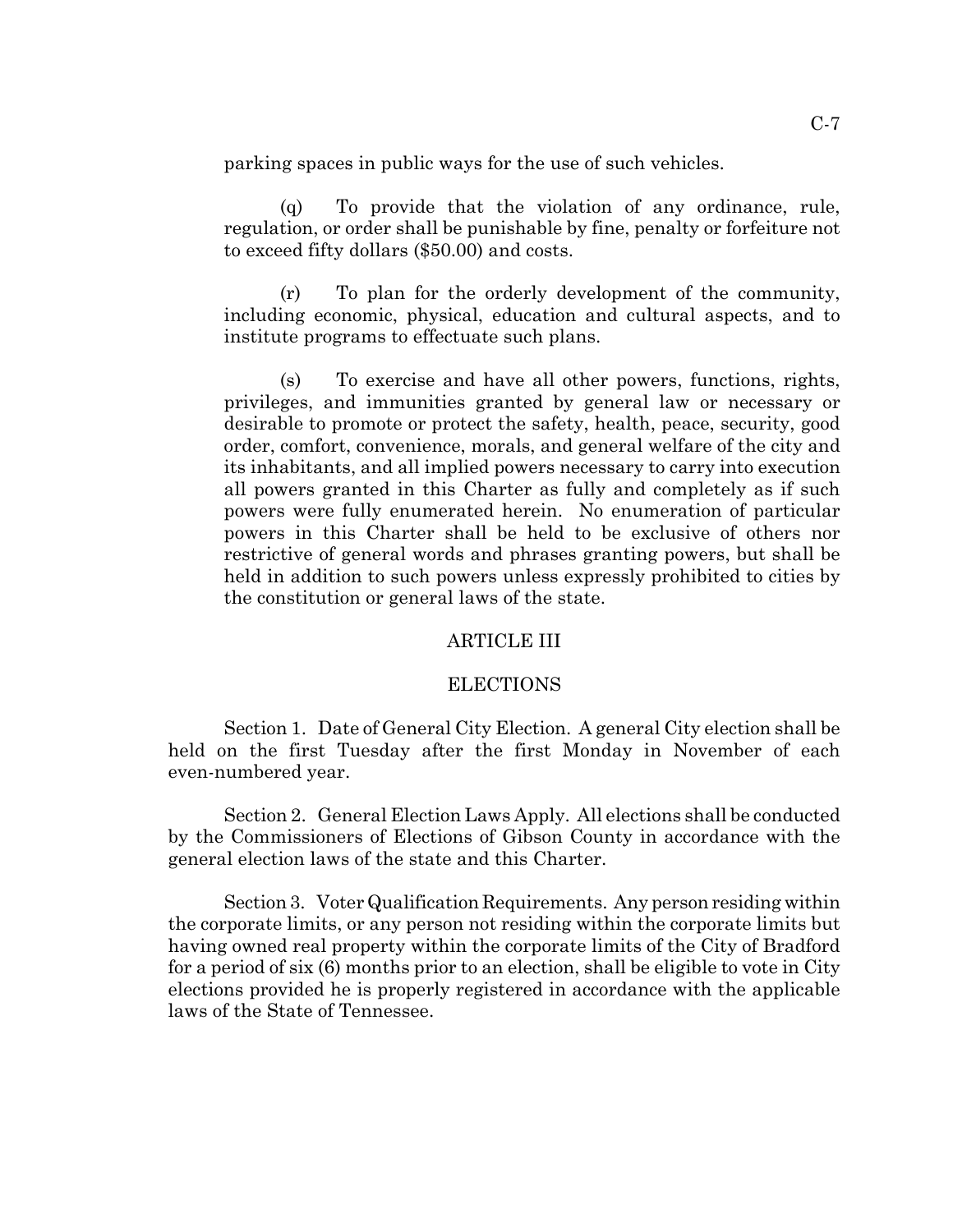#### ARTICLE IV

#### BOARD OF MAYOR AND ALDERMEN

Section 1. Composition of Board. The Mayor and six (6) Aldermen elected under this Charter and the preceding Charter shall compose the Board of Mayor and Aldermen, in which is vested corporate, legislative, and other powers of the city, except as otherwise provided in this Charter.

Section 2. Qualification for Office. Any qualified elector who has been a resident of the city for at least six (6) months shall be eligible to be qualified as a candidate for the office of Mayor and Alderman.

Section 3. Election of Mayor and Aldermen. Each elector shall be entitled to vote for one (1) candidate for Mayor in each biennial election for a term of two years.

Aldermen shall serve for six-year staggered terms. Each elector shall be entitled to vote for two (2) candidates for Alderman in each biennial election. In case of a tie vote for the office of Mayor or Alderman, the incumbent Board shall decide which of said candidates shall serve. The Mayor and each Alderman shall be eligible for re-election.

The terms of office of Mayor and Aldermen shall begin the first regular City board meeting following their election, and they shall serve until their successors have been elected and qualified. No informality shall invalidate such an election, providing it is conducted fairly and in substantial conformity with the requirements of this Charter and the general election laws of the state.

Section 4. Restrictions on Candidates and Their Supporters. No employee of the city, other than the Mayor and members of the Board of Aldermen, shall continue in the employment of the city after becoming a candidate for election as Mayor or Alderman of the city. The giving or promising to any person or persons any office, employment, money, or benefit, by or on behalf of any candidate, shall be deemed to be a misdemeanor, and any person convicted thereof shall be ineligible to hold an office or position of employment in the City government for a period of five (5) years.

Section 5. Oath of Office. The Mayor and each Alderman shall, before entering upon the duties of their respective offices, take an oath before a person authorized to administer oaths in this state.

Section 6. Salaries. The salaries of the Mayor and Aldermen shall be set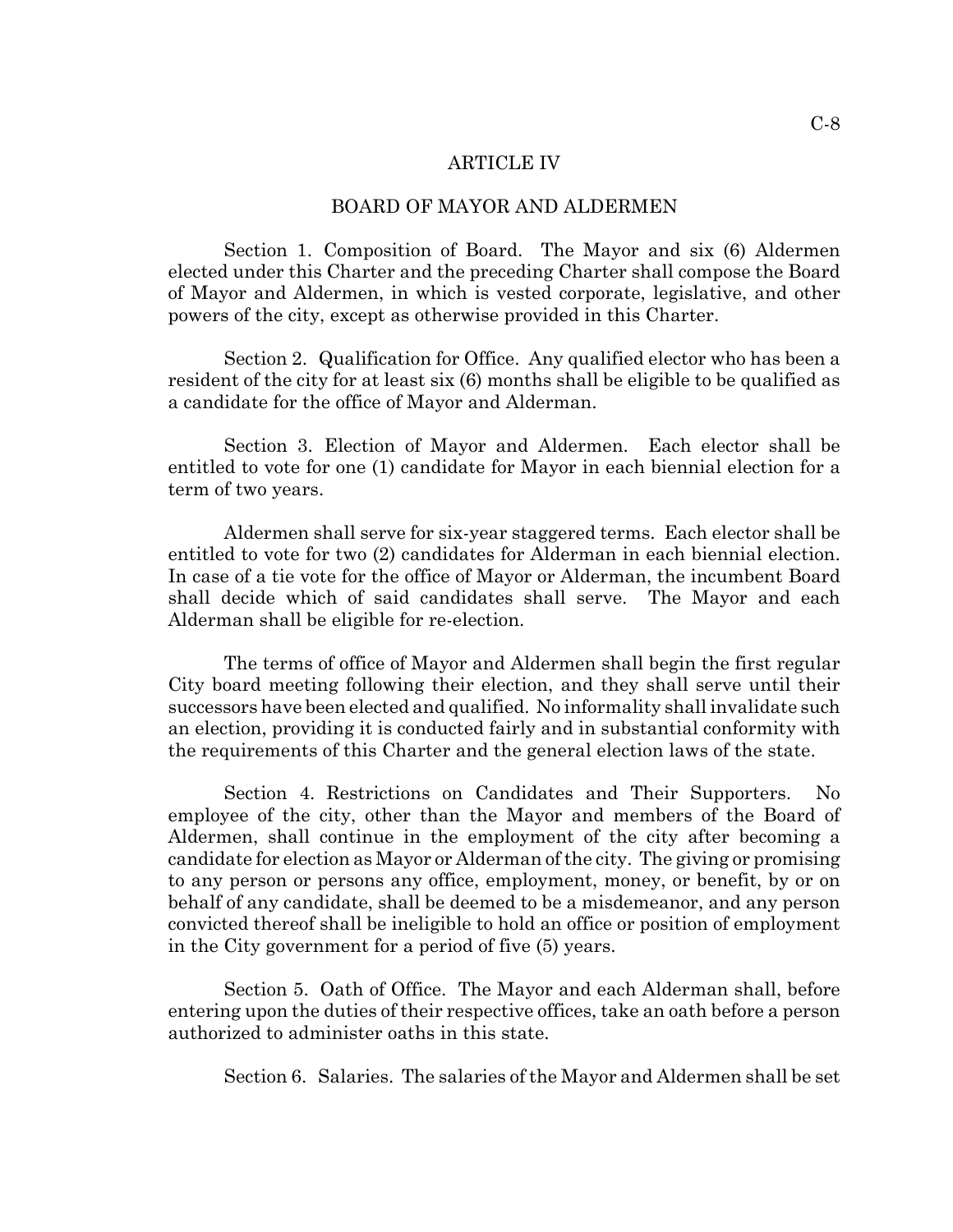by ordinance; provided, no ordinance shall take effect until there shall have occurred one (1) biennial election following its passage. They shall also be reimbursed for actual and necessary expenses incurred in the conduct of their official duties.

Section 7. Meetings. The Board of Mayor and Aldermen shall meet regularly at least once every month at the times and places prescribed by ordinance. The Board shall meet in special session by notice of the Mayor or any two (2) Aldermen and served on the other members of the Board personally at least twelve (12) hours in advance of the meeting. Only the business stated in the written call may be transacted at a special meeting. The Board shall exercise its powers only in public meetings.

Section 8. Quorum. The Mayor or Mayor Pro-tempore and four (4) Aldermen, shall constitute a quorum. Voting, except on procedural motions shall be by roll call and the ayes and nays shall be recorded in the journal. The Board may by ordinance adopt rules and bylaws to govern the conduct of its business. The Board may subpoena and examine witnesses and order the production of books and papers, pertaining to internal operation of City affairs and those of all boards and commissions created and appointed by the Board and/or Mayor.

Section 9. Mayor's Duties. The mayor shall preside at all meetings of the Board of Mayor and Aldermen and shall have a vote in case of a tie vote of the other members of the Board of Mayor and Aldermen. He shall be recognized as the ceremonial head of the city. He shall be the officer to accept process against the city, and shall perform other duties imposed by this Charter and by ordinances not inconsistent with this Charter. The Mayor shall serve ex-officio on all commissions, boards, and committees, but he shall have no vote unless he is an official member of a commission, board, or committee.

During the temporary absence or inability of the Mayor to act, the Board of Mayor and Aldermen shall elect one (1) of its members Mayor Pro-tempore to serve during the absence of the Mayor. The Mayor Pro-tempore shall not vote on any measure except in the case of a tie vote of the other members of the Board of Mayor and Aldermen, and he shall have and perform the same powers and duties as herein imposed on the Mayor.

Section 10. Vacancies. Vacancy in Office of Mayor or Aldermen. A vacancy shall exist if the Mayor or an Alderman resigns, dies, moves his residence from the city, is convicted of malfeasance or misfeasance in office, a felony, a violation of this Charter, an election law of the State, or a crime involving moral turpitude, or has been continuously disabled for a period of six (6) months so as to prevent him from discharging the duties of his office. The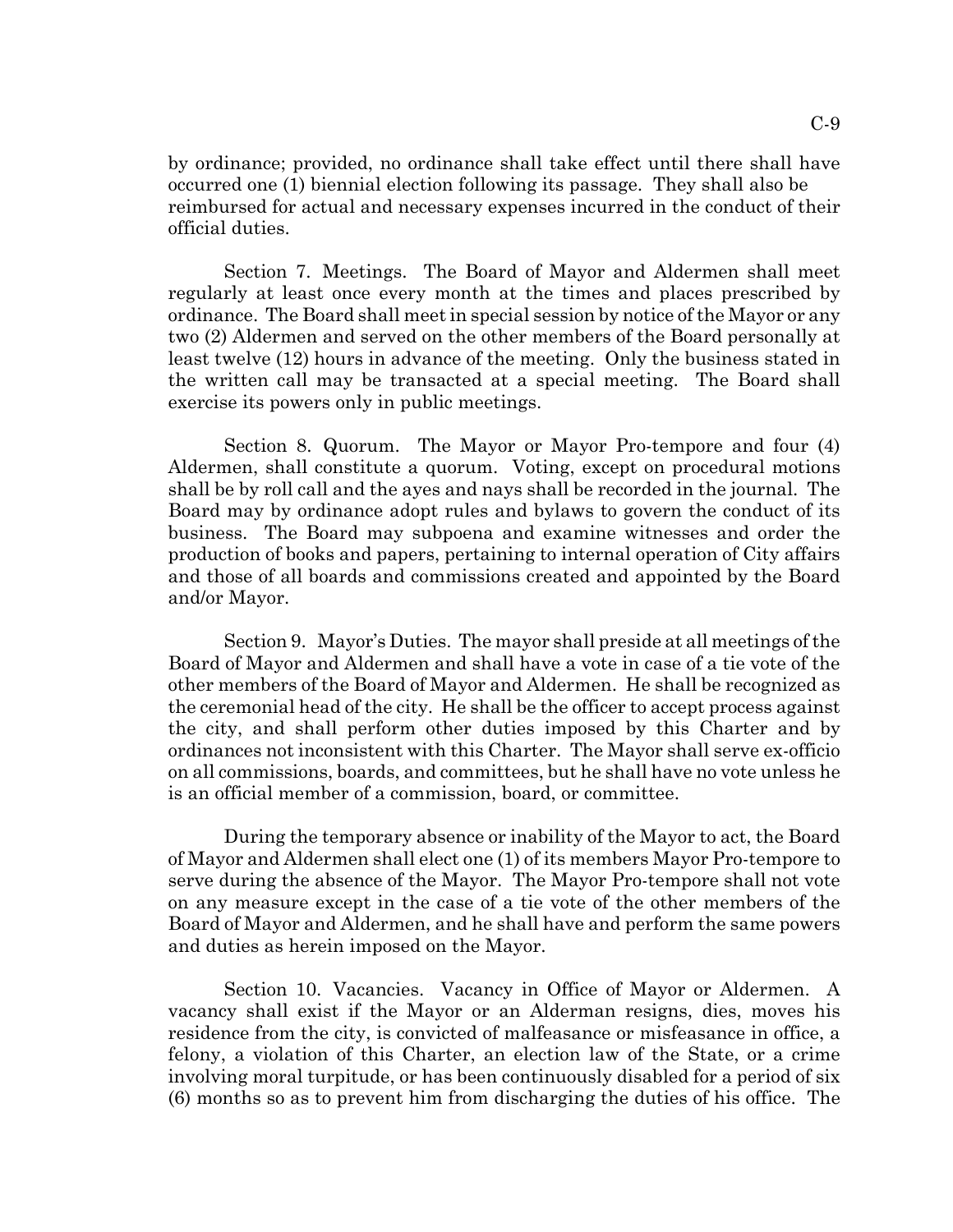Board shall by resolution declare a vacancy to exist for any of these reasons, and such finding shall be final.

The Board of Mayor and Aldermen shall, within a period of thirty (30) days from the date the resolution is adopted declaring a vacancy in the office of Mayor or Alderman, appoint a qualified person to fill the vacancy until the next general election. At the next general city election, the offices of Alderman shall be filled in the following manner: Six-year terms shall accrue to the two (2) candidates receiving the highest number of votes and the four-year or two-year unexpired terms shall accrue to the candidate or candidates receiving the next highest number of votes in order to continue the pattern of staggered terms.

In the event the Board of Mayor and Aldermen fail to fill a vacancy in the office of Mayor or Alderman within the thirty-day period, the Mayor or Mayor Pro-tempore shall request the Election commission of Gibson County to call and cause to be held a special election for the purpose of filling the unexpired term of such vacancy.

For the purpose of filling vacancies, in the event more than one (1) vacancy exists in the office of Mayor or Alderman, a quorum shall consist of the majority of the remaining members of the Board of Mayor and Aldermen.

Section 11. City Legislation. Any action of the Board having a regulatory or penal effect, awarding franchises or required to be done by ordinance under this Charter or the general laws of the State, shall be done only by ordinance. Other actions of the Board of Mayor and Aldermen may be accomplished by resolutions or motions. Ordinances and resolutions shall be furnished to each member of the Board at the meeting in which introduced. The enacting clause of ordinances shall be "Be it enacted by the Board of Mayor and Aldermen of the city of Bradford." An affirmative vote of the majority of all of the members of the Board of Mayor and Aldermen, whether present and voting or not, shall be necessary for the passage of any ordinance or the appropriation of money. All other action shall be valid and binding when approved by the affirmative vote of a majority of the Board of Mayor and Aldermen when all members are present or by at least three (3) members of the Board of Mayor and Aldermen when one (1) or more members are absent, but a quorum is present. Every ordinance must be approved on two (2) readings and there shall be no more than one (1) reading on any one (1) day. An ordinance shall become effective after its final reading unless its terms provide a later effective date. Every ordinance shall be read in full on the first reading and any amended provisions shall be read in full. Every ordinance upon final passage shall be signed by the Mayor or Mayor Pro tempore and attested by the City Recorder.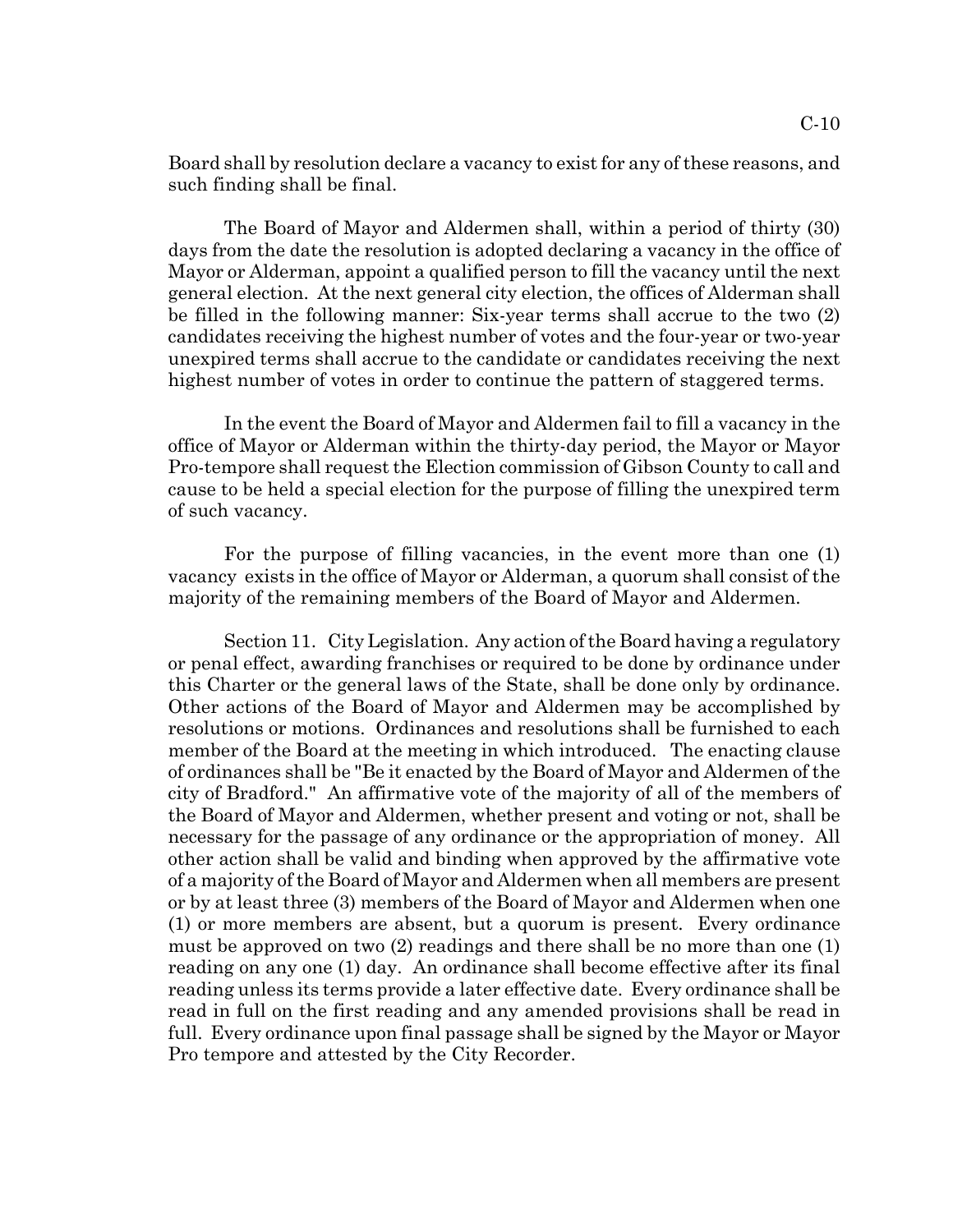The Board shall have the general and continuing ordinances of the City assembled into an official code of the City, a copy of which shall be kept currently up to date by the City Recorder and shall be available to the public.

#### ARTICLE V

#### CITY RECORDER

Section 1. Appointment. The City Recorder shall be appointed by the Board of Mayor and Aldermen to serve with compensation as provided by the Board of Mayor and Aldermen, and be bonded as provided by appropriate ordinance. The Recorder shall be appointed by virtue of experience and/or educational qualifications and shall serve at the will and pleasure of the Board of Mayor and Aldermen.

Section 2. Absence of the Recorder. In the temporary absence or disability of the Recorder another officer shall be temporarily designated by the Board of Mayor and Aldermen and shall serve in his capacity.

Section 3. Duties of the Recorder. The City Recorder shall:

(1) Exercise general supervision over the fiscal affairs of the city, and general accounting supervision over all the city's property, assets, and claims. He shall be the general accountant and auditor of the city. He shall have custody of all papers, records, and vouchers relating to the fiscal affairs of the city, and the records in his office shall show the financial operations and conditions, property, assets, claims and liabilities of the city; all expenditures authorized and all contracts in which the city is interested.

(2) Keep full and accurate minutes of all meetings of the Board of Mayor and Aldermen.

(3) Preserve and maintain the city's seal, public records, ordinances, resolutions, minutes, contracts, bonds, and all other records and documents of value to the city. All records and documents shall be maintained such that they are easily accessible and available. When necessary the City Recorder shall provide certified copies of the City documents for fees as established by ordinance; and

(4) Perform other such duties as required by the Board of Mayor and Aldermen not inconsistent with other provisions of this Charter.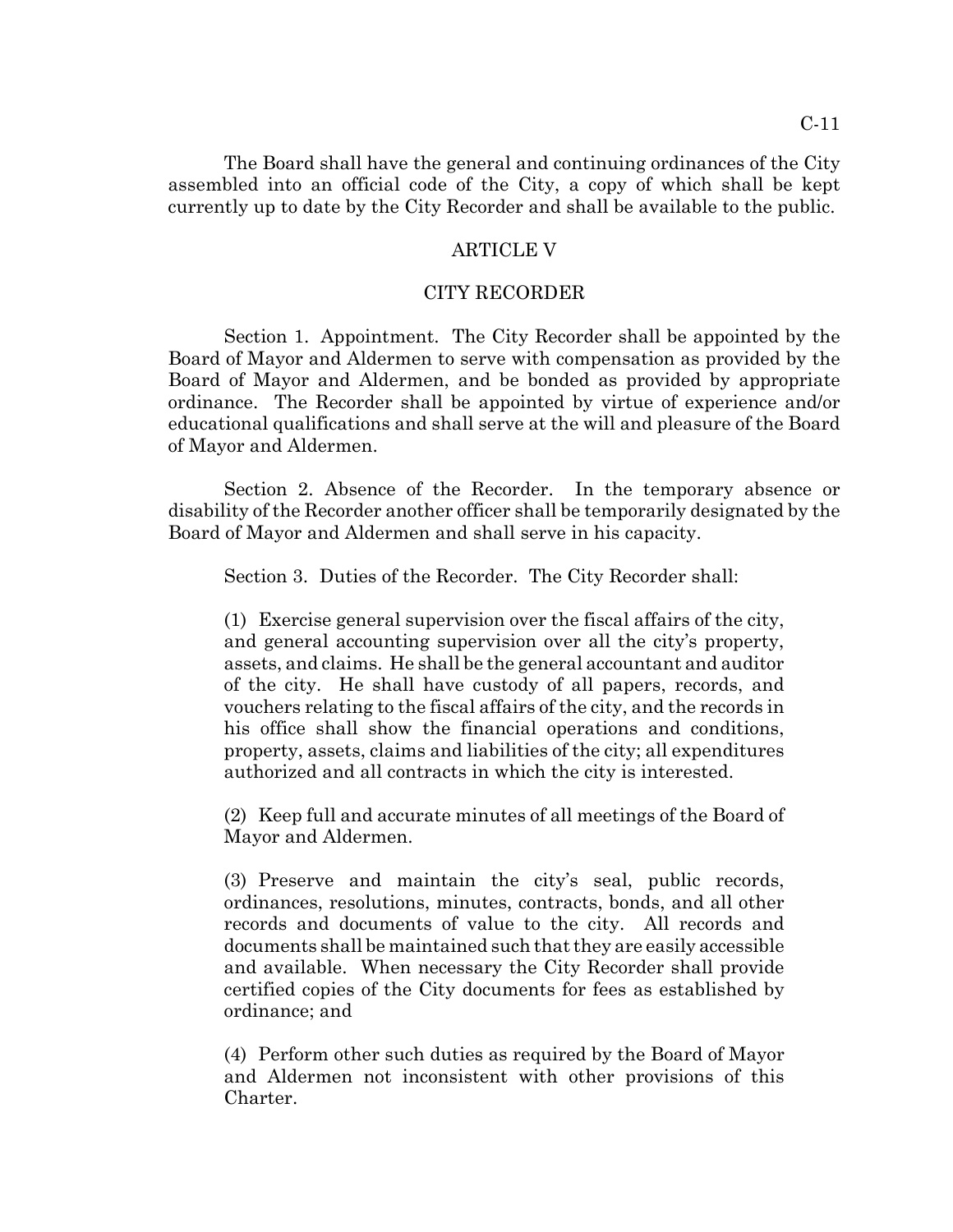#### ARTICLE VI

#### CITY ATTORNEY

Section 1. Qualifications. The City Attorney shall be an attorney-at-law licensed to practice in the courts of the State of Tennessee. The City Attorney shall be appointed by the Board of Mayor and Aldermen, and shall direct management of all litigation in which the city is a party; represent the city in all legal matters and proceedings in which the city is party or interested; attend meetings of the Board of Mayor and Aldermen as requested; advise the Board and committees and members thereof, and heads of all departments and divisions as to all legal questions affecting the city's interests; and when deemed necessary by the Board of Mayor and Aldermen to review and approve as to form, all documents, deeds, bonds, ordinances, resolutions, and other documents to be signed in the name of, or made by, or with, the city. The City Attorney's compensation shall be fixed by the Board of Mayor and Aldermen, and he or she shall serve at the will and pleasure of the Board.

#### ARTICLE VII

### ADMINISTRATION

Section 1. Appointment of Officers. The Board of Mayor and Aldermen shall elect the following officers: Chief of Police, Fire Chief, City Treasurer, Water Superintendent, and Wastewater Superintendent, to serve at the will and pleasure of the Board, and under the direction and supervision of the mayor.

All officers shall be elected with due regard to their qualifications and fitness and for the good of public service, and without reference to race, age, color, creed, gender, or political party affiliation.

Section 2. Departments, Offices, and Agencies Generally. The Board of Mayor and Aldermen may establish city departments, offices or agencies in addition to those created by this Charter, and may prescribe the functions of all departments, offices and agencies not inconsistent with the Charter. Departments, offices, and agencies created by this Charter or the Board of Mayor and Aldermen may be abolished or combined by ordinance.

Section 3. Direction and Supervision of Departments, Offices, or Agencies. All departments, offices, and agencies of the City shall be under the direction and supervision of the Mayor, subject to the ordinances and policies enacted by the Board of Mayor and Aldermen.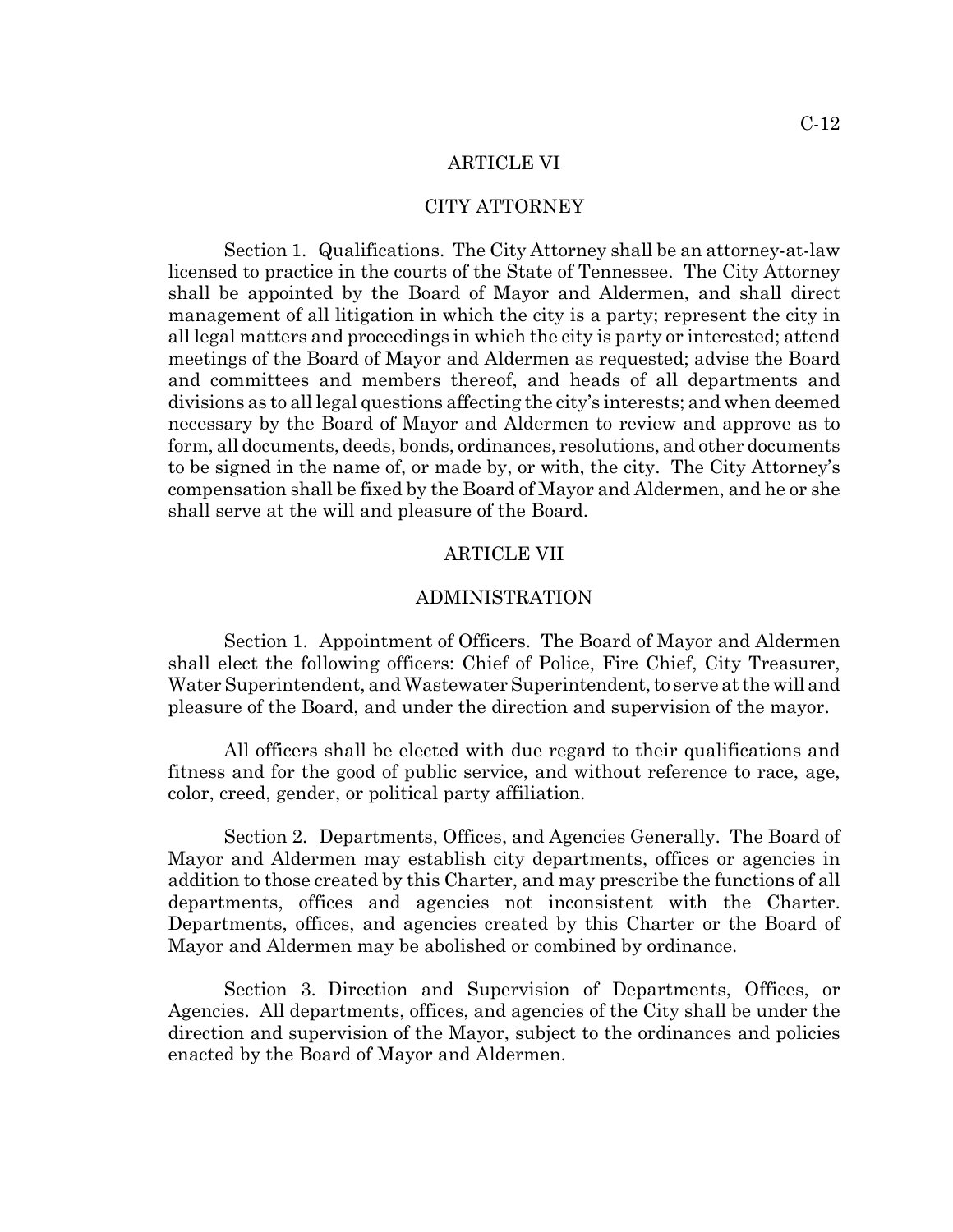Section 4. Personnel Rules. The Board of Mayor and Aldermen may adopt personnel rules which may include but not to be limited to:

- (1) A job classification plan;
- (2) A pay plan;

(3) The hours of work, attendance regulations and provisions for sick and vacation leave.

Section 5. Official Bonds. The Mayor and every officer, agent, and employee having duties embracing the receipt, disbursement, custody, or handling of money shall, before entering upon his duties, execute a surety bond with some surety company authorized to do business in the State of Tennessee, as surety, in such amount as shall be prescribed by ordinance or this Charter. All such bonds and sureties shall be subject to the approval of the Board of Mayor and Aldermen, and the Board of Mayor and Aldermen may provide for blanket bonds. The cost of all bonds shall be an expense to the city.

# ARTICLE VIII

#### FINANCE

Section 1. Fiscal Year. The fiscal year of the city shall begin on the first day of July and end on the last day of June.

Section 2. Annual Departmental Budgets Required. The adoption of an annual budget for all departments shall be a prerequisite to the appropriation of money for municipal purposes and the levy of property taxes.

Section 3. Mayor Required to Prepare and Submit Annual Budget and Explanatory Message. At least thirty (30) days before the beginning of the fiscal year, the Mayor shall prepare and submit to the Board of Mayor and Aldermen a budget for the ensuing fiscal year and an accompanying message. The Mayor's message shall explain the budget both in fiscal terms and in terms of work programs. It shall outline the proposed financial policies of the city for the ensuing fiscal year, describe the important features of the budget, indicate any major changes from the current year in financial policies, expenditures, and revenues together with the reasons for such changes, summarize the city's debt position and include such other material as the Mayor deems appropriate.

Section 4. Required Content and Organization of Budget. The budget shall provide a complete financial plan of all city funds and activities for the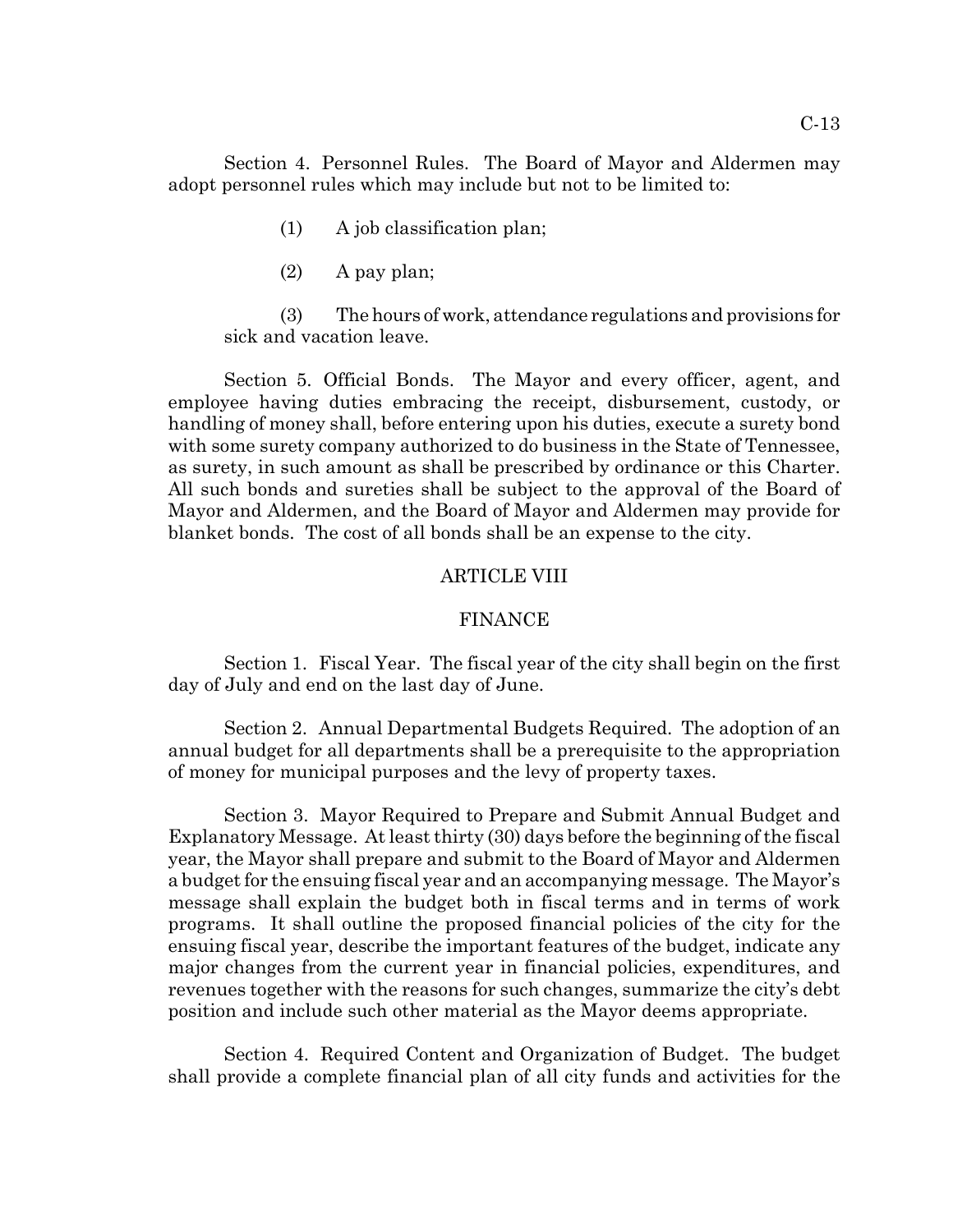ensuing fiscal year and shall be in such form as the Mayor deems appropriate or the Board of Mayor and Aldermen may require.

Section 5. Amendments to Budget, When Budget Must be Adopted, and Effect of Adoption. The Board of Mayor and Aldermen may adopt the budget with or without amendment, but no amendment shall decrease expenditures required by law for debt service. The budget shall be adopted for the ensuing fiscal year before the end of the current fiscal year. Adoption of the budget shall constitute appropriations of the amounts specified therein as expenditures from the funds indicated and shall constitute a levy of the property tax therein proposed.

Section 6. Supplemental Appropriations. If, during the fiscal year, the Mayor certifies that there are available for appropriation revenues in excess of those estimated in the budget, the Board of Mayor and Aldermen may make supplemental appropriations for the year up to the amount of such excess.

Section 7. Deficits. If, at any time during the fiscal year, it appears probable to the Mayor that the revenues available will be insufficient to meet the amount appropriated, the Mayor shall report to the Board of Mayor and Aldermen without delay, indicating the estimated amount of the deficit, any remedial action taken by the Mayor and his or her recommendations as to any other steps to be taken. The Board of Mayor and Aldermen shall then take such further action as it deems necessary to prevent or minimize any deficit, and for that purpose it may reduce appropriations.

Section 8. Transfer of Unencumbered Appropriations. At any time during the fiscal year, the Mayor may transfer part or all of any unencumbered appropriation balance among programs within a department, office, or agency and, upon written request by the Mayor, the Board may transfer part or all of any unencumbered appropriation balance from one (1) department, office, or agency to another.

Section 9. Lapsing of Appropriations. Every appropriation shall lapse at the end of the fiscal year to the extent that it has not been expended or encumbered.

Section 10. Incurrence and Discharge of Obligations. No payment shall be made or obligation incurred against any appropriation unless the Mayor or an officer designated by him or her first certifies that an appropriation has been made for that purpose and that there is unexpended and unencumbered in the appropriation for that purpose an amount sufficient to meet the obligation or to make the expenditure. However, except where prohibited by law, nothing herein shall be construed to prevent the making or authorizing of payments or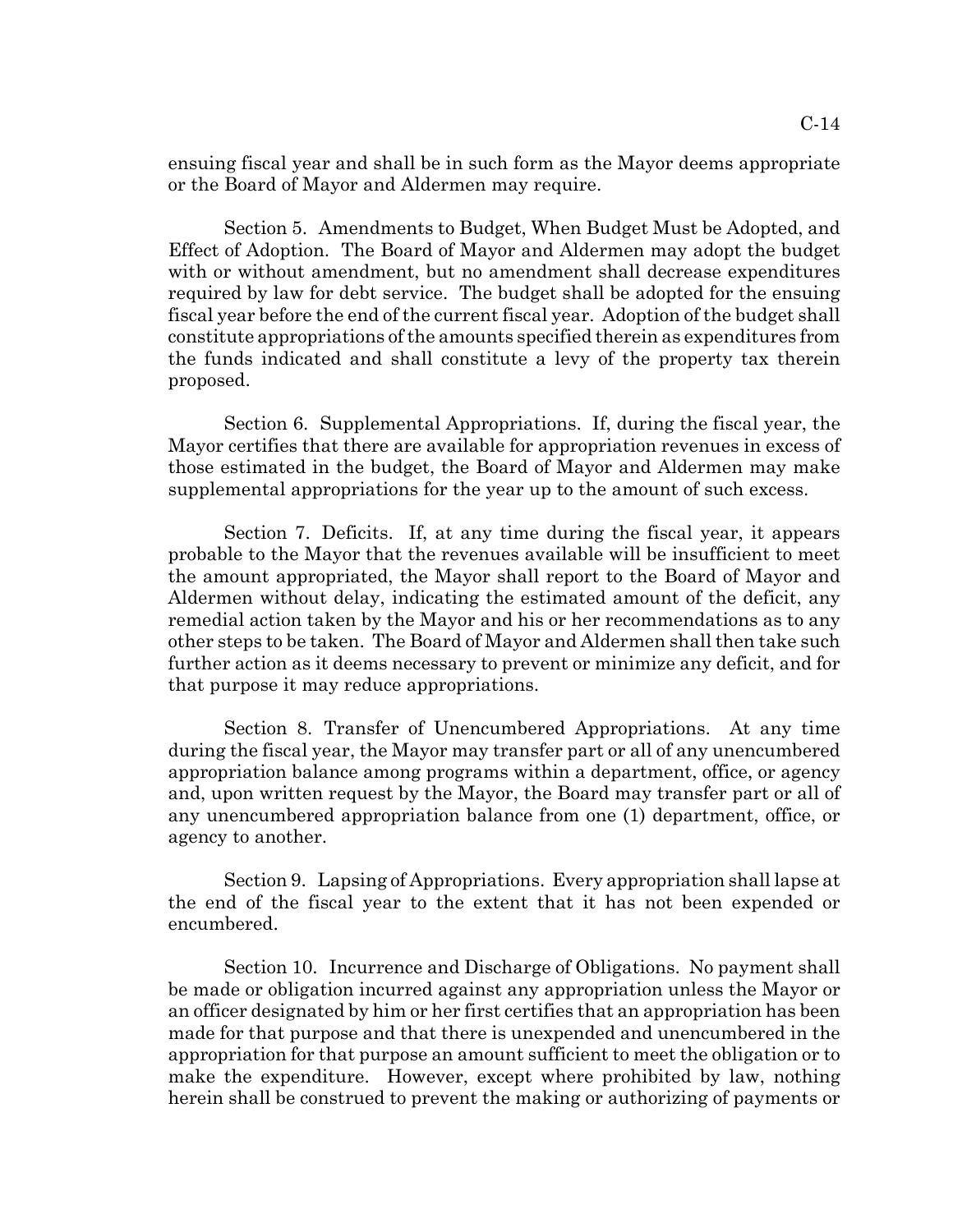making of contracts for capital improvements to be financed wholly or patly by the issuance of bonds or to prevent the making of any contract or lease providing for payments beyond the end of the fiscal year.

Section 11. Borrowing. The Board is authorized to borrow money in accordance with state law.

Section 12. Accounting Records and Audits. There shall be installed and maintained adequate accounting records in accordance with generally accepted principles of municipal accounting. The same account titles shall be used throughout the accounting records, the budget, and financial statements. Constant and comprehensive budgetary control shall be maintained. An audit of the financial affairs of the city shall be required by action of the Board and same be made after the end of each fiscal year by a public accountant skilled in such work.

Section 13. Competitive Bidding and Purchasing Procedures. Purchasing and bidding procedures shall be established by ordinance in accordance with state law.

#### ARTICLE IX

#### TAXATION

Section 1. Property Taxes. All property subject to taxation shall be subject to the property tax levied by the city. The city will use county assessments, except for property assessed by the state assessed properties within the office of the comptroller of the treasury.

Section 2. Tax Levy. The Board of Mayor and Aldermen shall make a tax levy, expressed as a fixed rate per one hundred dollars (\$100.00) of assessed valuation, coincidental with the adoption of appropriations. In the event of the Board's failure to do so, the prior year's tax rate shall continue in effect.

Section 3. Due and Delinquent Dates; Penalties and Interest. Property taxes shall be payable on and after October 1 in the year for which assessed and shall become delinquent on March 1 of the year following the assessment. On and after the date when such taxes become delinquent, the tax records of the city shall have the force and effect of a judgment and execution from a court of record.

Section 4. Institution of Suits to Enforce Tax Liens. Before March 1 of the second year following the year for which assessed, the Mayor shall certify to the City Attorney the list of all real estate upon which municipal taxes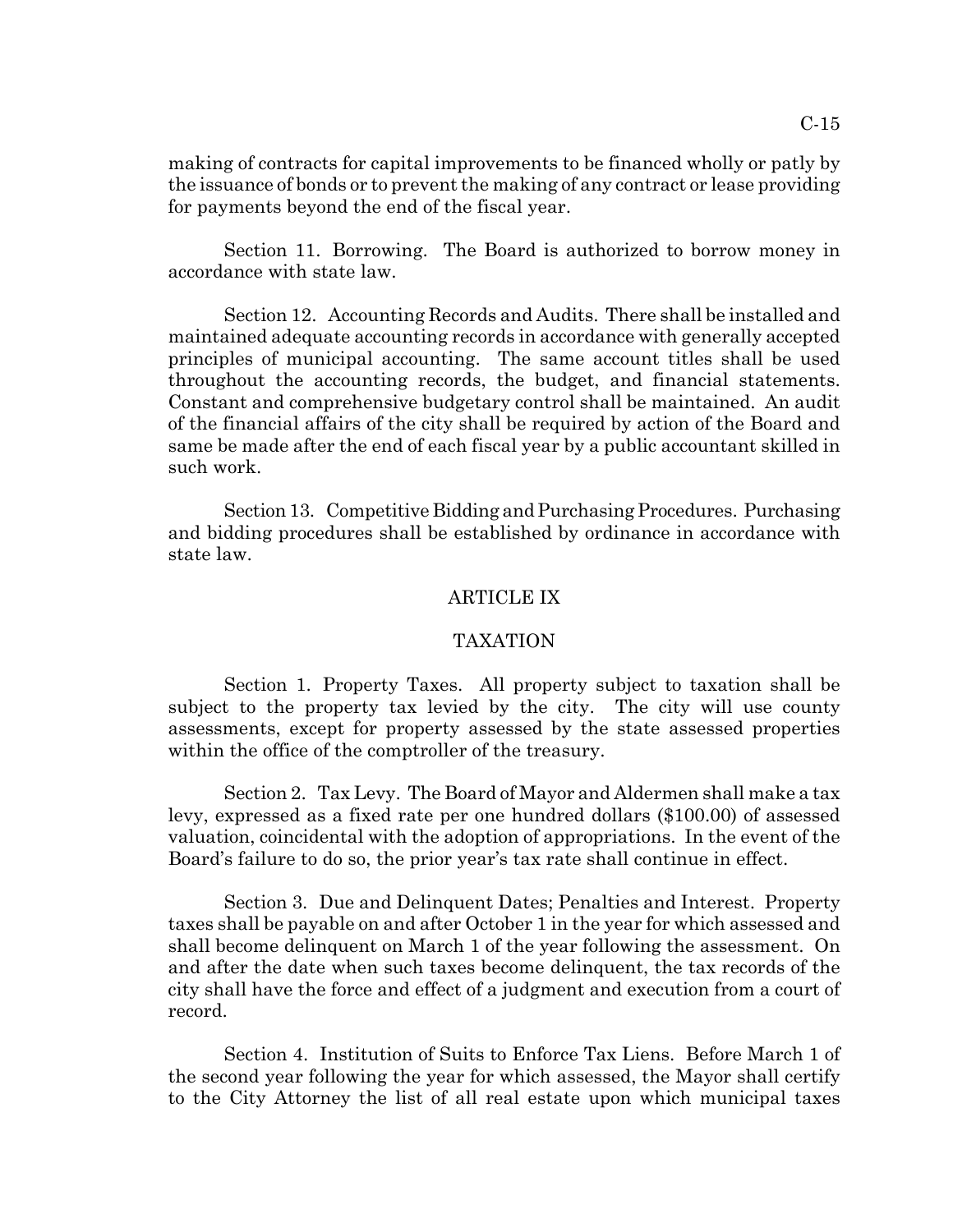C-16

remain due and unpaid, or which is liable for sale for other taxes and assessments, and said Attorney shall proceed at once to file suits in the Chancery Court for the collection of the taxes, assessments, penalties, and interest and enforcement of tax liens. Upon the filing of suit, an additional penalty of ten percent (10%) shall accrue upon all delinquent taxes as attorney's fees. Suits may be filed and prosecuted and the land sold in the same manner as for the enforcement of tax liens for delinquent county taxes, or as otherwise provided by general law.

Section 5. Statutory Lien. All municipal taxes on real estate in the City of Bradford, and all penalties and cost accruing thereon are hereby declared to be a lien on such real estate from and after January 1 of the year for which the same are assessed.

Section 6. Collection of Delinquent Personal Property Taxes. All personal property taxes delinquent for thirty (30) days may be collected by distress warrants and the sale of personal property, and the delinquent tax list in the hands of the collector shall have the force and effect of a judgment and execution from a court of record.

### ARTICLE X

#### CITY COURT

Section 1. Appointment, Oath, Compensation, and Restrictions on Office of City Judge. A City Judge who shall constitute the City Court shall be appointed by the Board of Mayor and Aldermen to serve at the will of the Board or for a term to be fixed by ordinance. He shall take the same oath required of the Mayor and Aldermen. He shall receive such compensation as may be provided by ordinance. Nothing herein is to be construed as prohibiting the City Judge from also serving in other administrative duties under this Charter.

Section 2. Absence or Disability of City Judge. The Board of Mayor and Aldermen shall designate a qualified person to serve in the absence or disability of the City Judge.

Section 3. Office of City Judge May be Provided by Ordinance. In the event a term of office is provided by ordinance, there shall also be provided the conditions which will create a vacancy in the office, how the vacancy shall be filled, and such other matters as the Board deems necessary.

Section 4. Duties and Powers of City Judge. The City Judge shall try all persons charged with violation of the ordinances of the City. He shall have the power to levy fines, penalties, and forfeitures not exceeding fifty dollars (\$50.00)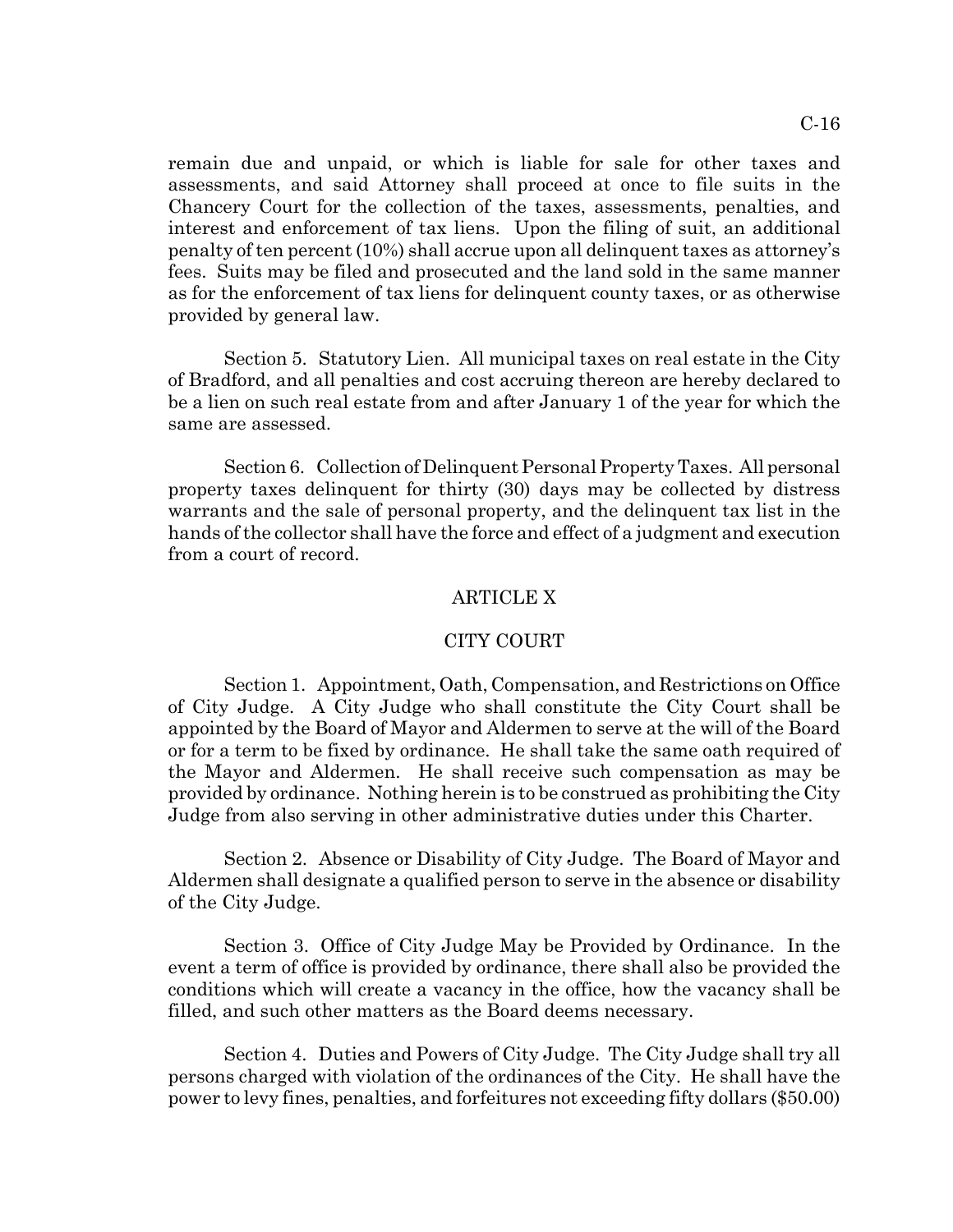for each offense and to impose such costs as the Board may by ordinance provide, to issue all necessary process, to administer oaths, and to punish for contempt by fine not exceeding ten dollars (\$10.00).

Section 5. Imposition of Bail, Fines, Costs, and Sentences. The bail of persons arrested and awaiting trial and persons appealing the decision of the City Judge shall be fixed by the City Judge and upon such security as in his discretion he deems necessary or as otherwise provided by ordinance. Cash bail of persons arrested may be accepted at such times and by officials other than the City Judge as provided by ordinance, but no officer shall accept cash bail unless the person arrested is given a receipt which explains the nature of the deposit. The receipt shall be in duplicate and a copy with the money deposited shall be filed with the City Judge. Fines and costs may be paid by installments to be fixed and security determined as provided by ordinance. Upon failure to pay fines or to furnish security, the City Judge may commit the offender to the jail or workhouse until such fines have been paid. For each day's confinement, he shall be credited five dollars (\$5.00) toward the fine.

Section 6. Maintenance of Docket and Other Court Rules. The Chief of Police shall keep a docket. The Board may by ordinance require such other records, fix the time for holding court, and provide such other rules and regulations for the proper functioning of the court as deemed necessary.

Section 7. City Judge to be Exclusive Judge of Law and Facts. The City Judge shall be the exclusive judge of the law and facts in every case before him, and no official or employee of the city shall attempt to influence his decision except through pertinent facts presented in court.

Section 8. Appeals. Appeals shall be in accordance with state law governing same.

#### ARTICLE XI

#### MISCELLANEOUS

Section 1. Severability. If any article, section, subsection, paragraph, sentence, or part of this Charter shall be held to be invalid or unconstitutional, such invalidity or unconstitutionality shall not affect or impair any other parts of this Charter unless it clearly appears that such other parts are necessarily dependent upon the part or parts held to be invalid or unconstitutional. It is the legislative intent in enacting this Charter that each article, section, subsection, paragraph, sentence, or part be enacted separately and independently of each other.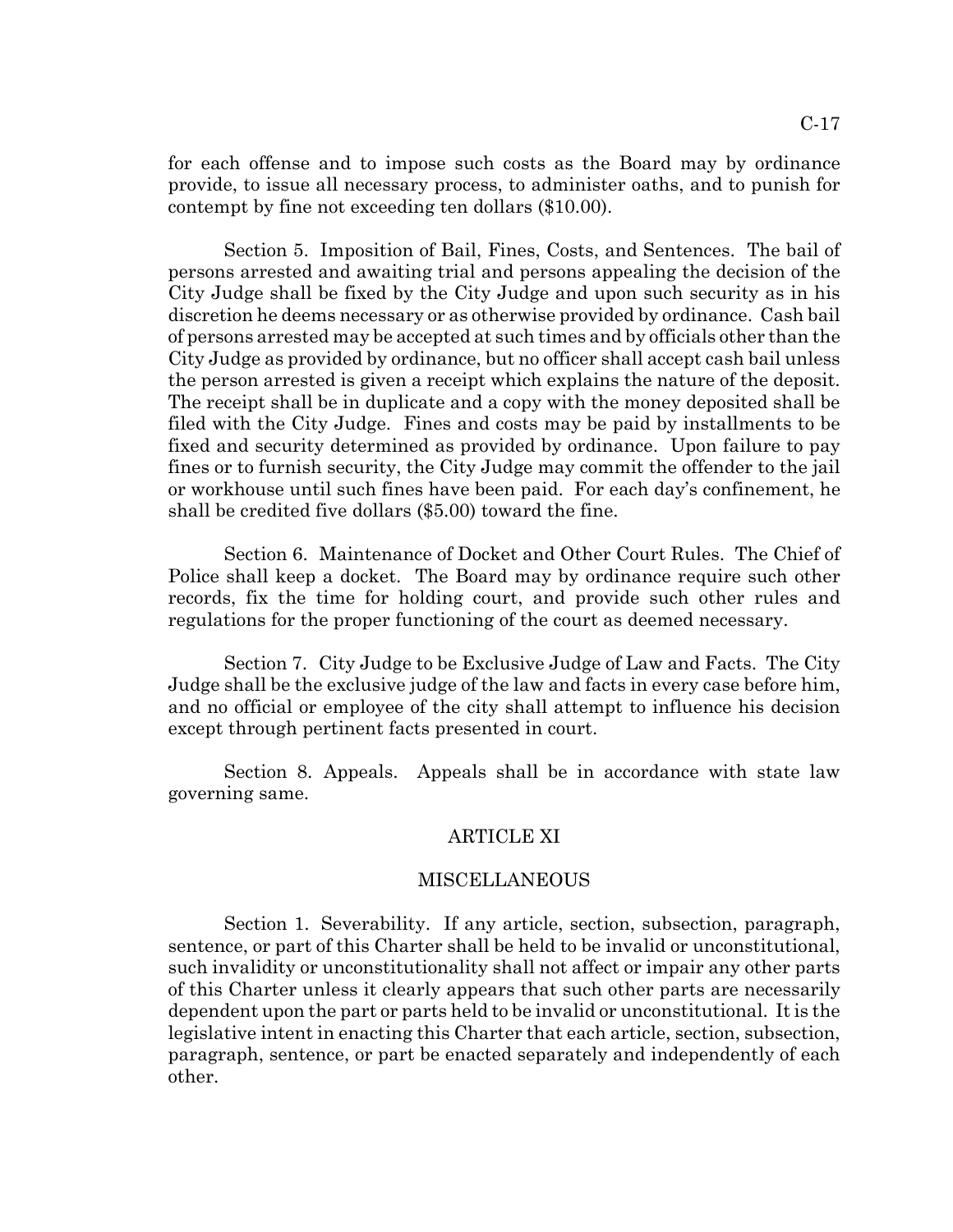Section 2. Gender. Wherever, in this Charter, "man, men, him, his" or their related pronouns may appear, either as words or as parts of words, they have been used for literary purposes and are meant in their generic sense (i.e., to include all humankind-both female and male sexes).

Section 3. The Corporate Existence of the City of Bradford is Continued. All existing ordinances, resolutions, or other actions of the board of Mayor and Aldermen not inconsistent with this Act shall remain in full force and effect until amended or repealed in the manner herein provided.

Section 4. Continuance in Office. Nothing in this Act shall be construed as having the effect of removing any incumbent from office or abridging the term of any official prior to the end of the term for which he was elected.

SECTION 2. This act shall have no effect unless it is approved by a twothirds (2/3) vote of the legislative body of the City of Bradford. Its approval or nonapproval shall be proclaimed by the presiding officer of the legislative body and certified to the secretary of state.

SECTION 3. For the purposes of approving or rejecting the provisions of this act, it shall be effective upon becoming a law, the public welfare requiring it. For all other purposes, it shall become effective as provided in Section 2.

PASSED: April 15, 2013

 s/Beth Harwell BETH HARWELL, SPEAKER HOUSE OF REPRESENTATIVES

> s/Ron Ramsey RON RAMSEY SPEAKER OF THE SENATE

APPROVED this  $13<sup>th</sup>$  day of May 2013

s/Bill Haslam BILL HASLEM, GOVERNOR